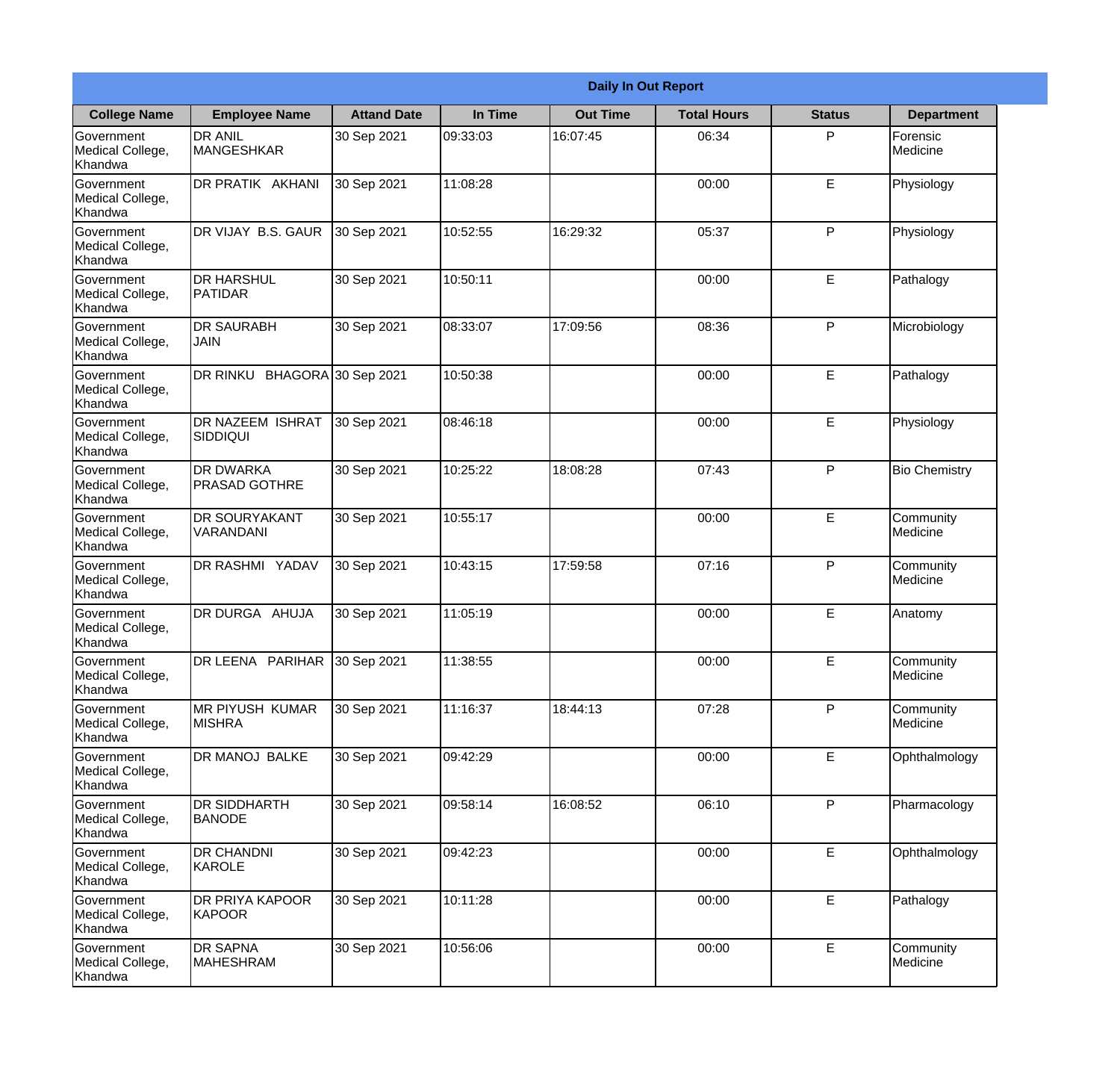| <b>Designation</b>                  | <b>Category</b>     |
|-------------------------------------|---------------------|
| Assistant Professor   Para Clinical |                     |
| Assistant Professor   Non Clinical  |                     |
| Associate Professor Non Clinical    |                     |
| Assistant Professor   Para Clinical |                     |
| Associate Professor   Para Clinical |                     |
| Assistant Professor   Para Clinical |                     |
| Professor                           | <b>Non Clinical</b> |
| Demonstrator/Tutor   Non Clinical   |                     |
| Demonstrator/Tutor   Para Clinical  |                     |
| <b>Assistant Professor</b>          | Para Clinical       |
| Demonstrator/Tutor   Non Clinical   |                     |
| Assistant Professor   Para Clinical |                     |
| Statistician                        | Para Clinical       |
| Assistant Professor   Clinical      |                     |
| Associate Professor Para Clinical   |                     |
| <b>Assistant Professor</b>          | <b>Clinical</b>     |
| Demonstrator/Tutor   Para Clinical  |                     |
| Associate Professor Para Clinical   |                     |

## **Daily In Out Report**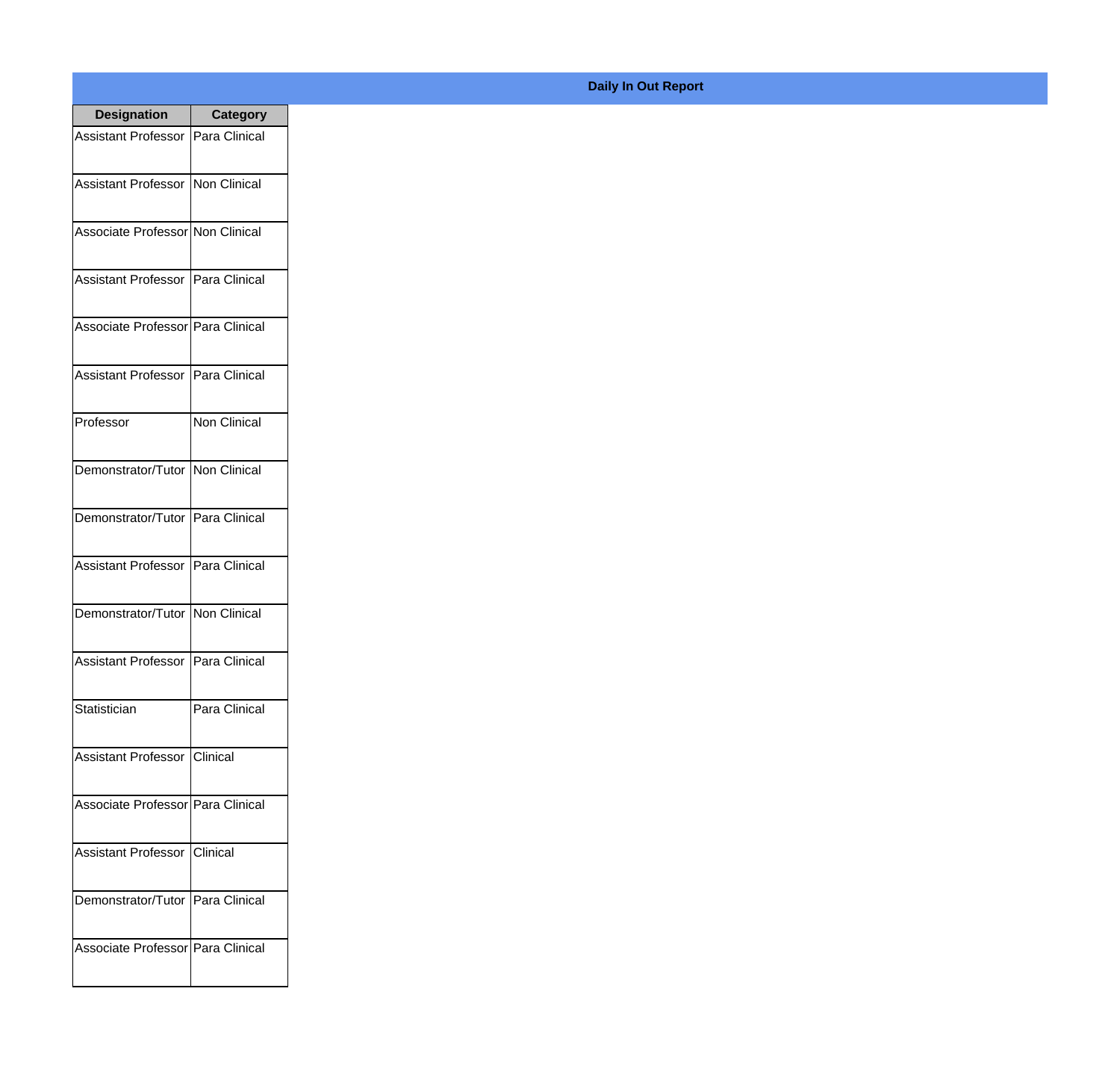|                                                  |                                                       |             |          |          | <b>Daily In Out Report</b> |    |                             |
|--------------------------------------------------|-------------------------------------------------------|-------------|----------|----------|----------------------------|----|-----------------------------|
| Government<br>Medical College,<br>Khandwa        | <b>DR NISHA</b><br>IKAITHWAS                          | 30 Sep 2021 | 10:34:05 | 13:41:43 | 03:07                      | P  | Psychiatry                  |
| Government<br>Medical College,<br>Khandwa        | <b>DR RAJU</b>                                        | 30 Sep 2021 | 10:48:27 |          | 00:00                      | E  | Forensic<br>Medicine        |
| Government<br>Medical College,<br>Khandwa        | <b>DR NITESHKUMAR</b><br><b>KISHORILAL</b><br>RATHORE | 30 Sep 2021 | 11:26:09 |          | 00:00                      | E  | Pharmacology                |
| Government<br>Medical College,<br>Khandwa        | <b>DR PRIYESH</b><br><b>MARSKOLE</b>                  | 30 Sep 2021 | 18:00:21 |          | 00:00                      | E  | Community<br>Medicine       |
| Government<br>Medical College,<br>Khandwa        | <b>DR SANGEETA</b><br><b>CHINCHOLE</b>                | 30 Sep 2021 | 11:08:06 |          | 00:00                      | E  | Physiology                  |
| Government<br>Medical College,<br>Khandwa        | DR SUNIL BAJOLIYA                                     | 30 Sep 2021 | 10:08:29 | 10:08:38 | 00:00                      | AB | OTO-Rhiono-<br>Laryngology  |
| <b>Sovernment</b><br>Medical College,<br>Khandwa | DR NISHA MANDLOI<br>PANWAR                            | 30 Sep 2021 | 10:02:14 | 16:06:06 | 06:04                      | P  | Obstetrics &<br>Gynaecology |
| Government<br>Medical College,<br>Khandwa        | <b>DR SATISH</b><br><b>CHANDEL</b>                    | 30 Sep 2021 | 10:21:26 |          | 00:00                      | E  | Pharmacology                |
| Government<br>Medical College,<br>Khandwa        | <b>DR MUKTESHWARI</b><br><b>GUPTA</b>                 | 30 Sep 2021 | 11:31:19 | 17:19:55 | 05:48                      | P  | Pharmacology                |
| <b>Government</b><br>Medical College,<br>Khandwa | DR YASHPAL RAY                                        | 30 Sep 2021 | 11:10:19 |          | 00:00                      | E  | Anatomy                     |
| Government<br>Medical College,<br>Khandwa        | RENU WAGHMARE                                         | 30 Sep 2021 | 12:12:41 | 18:37:59 | 06:25                      | P  | Community<br>Medicine       |